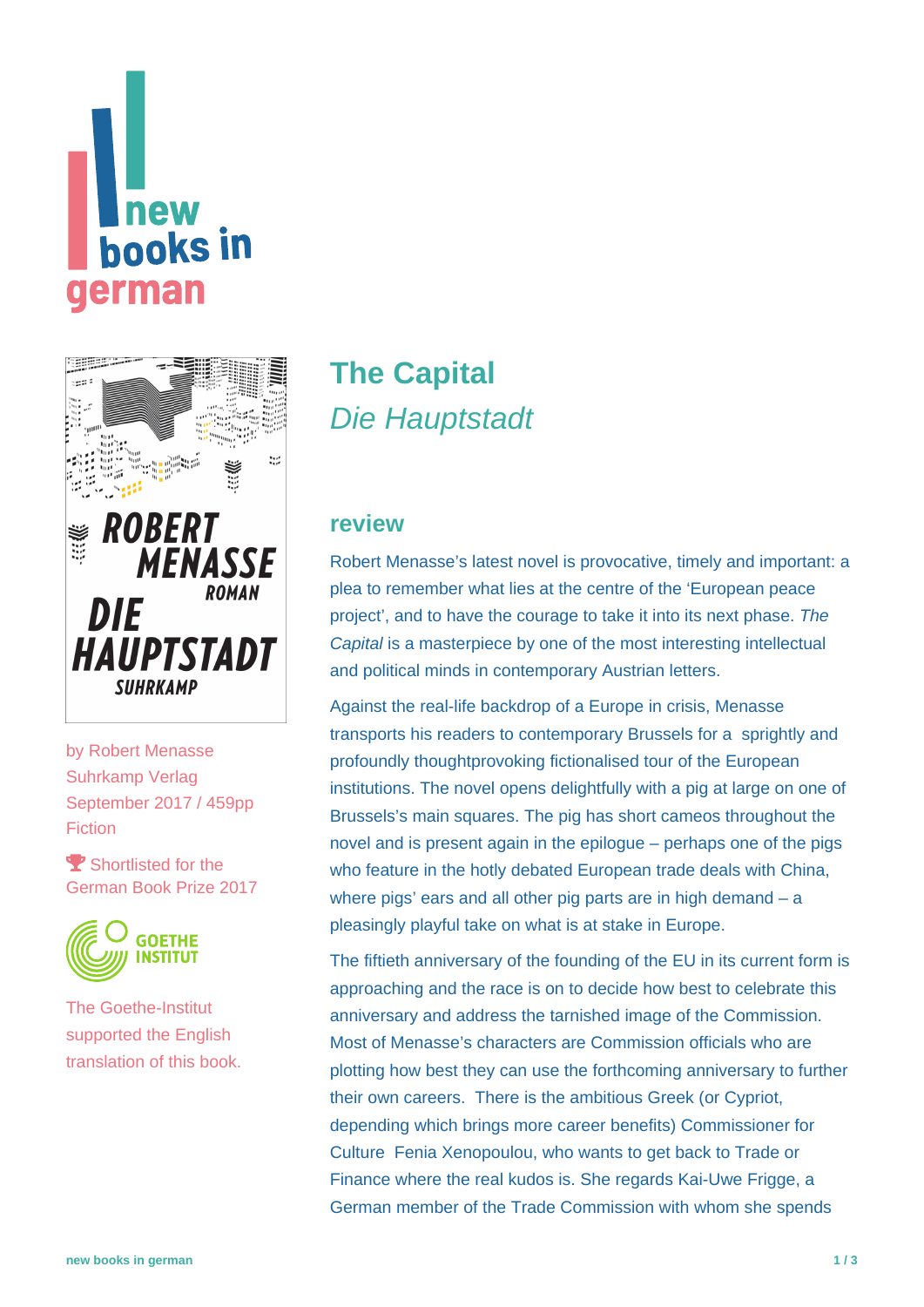the occasional night, as her key to moving onwards and upwards. Two older figures provide an alternative, weightier perspective on why the European Union matters: Alois Eckhart is a retired politics professor and David de Vriend is a retired high school teacher and Holocaust survivor. Their respective memories of a Europe devastated by war offer a chastening counter to the short-term, reactive stances of many other characters in the novel. The Capital follows its main protagonists in their repeated encounters with one another, recounting scenes from their professional lives with great wit as well as delving into their colourful private lives beyond the offices and seminar rooms.

Menasse's humour, ironic gaze and piercing insight make this an irresistible and significant literary delight.

#### **press quotes**

Robert Menasse is a storyteller and a polemicist, a cool-headed historian as well as a visionary romantic.

– Salzburger Nachrichten

### **about the author**

Robert Menasse studied German language and literature, philosophy, and political science in Vienna, Salzburg and Messina. Today he lives in Vienna and Amsterdam and works as a novelist and essayist.

#### **Other works:**

"Ich kann jeder sagen" (2009), "Don Juan de La Mancha oder Die Erziehung der Lust" (2007) , "Die Vertreibung aus der Hölle" (2001)

# **rights information**

Suhrkamp Verlag Pappelallee 78-79 10437 Berlin, Germany Contact: Nora Mercurio Tel: +49 30 740 744 231